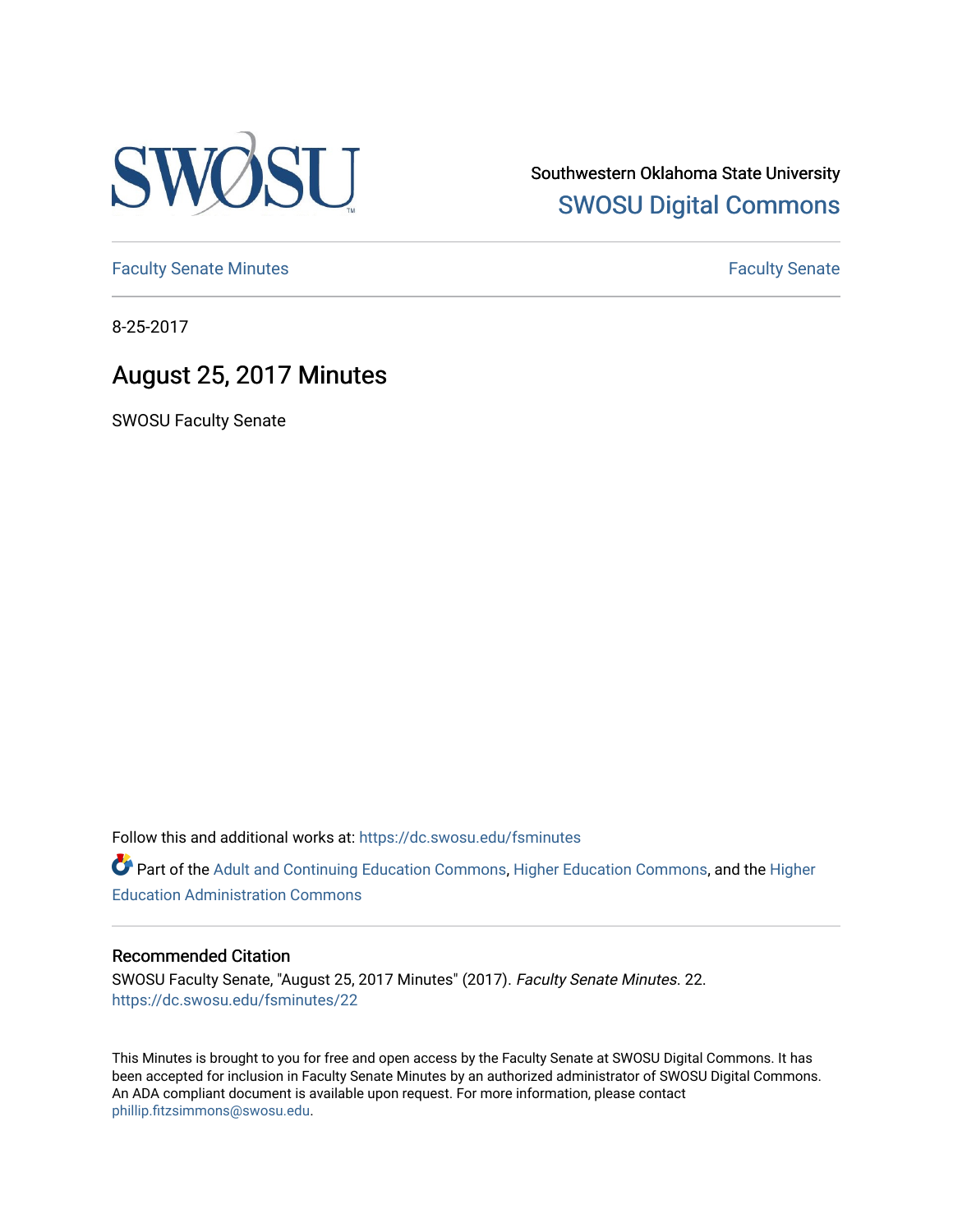# SWOSU Faculty Senate

## August 25th, 2017 Approved Minutes

- **I. Call to Order:** Faculty Senate President Jerry Dunn called the August meeting of the Faculty Senate to Order at  $\_\$ {2:03\\_\} in HEC 201.
- **II. Establishment of a Quorum:** Wayne Anderson, Krista Brooks, Dayna Coker (via ITV from Sayre), Rachel Davis, Tommye Davis (via ITV from Sayre), Stacey DiPaolo, Jerry Dunn, Jared Edwards, Robin Griffeath, Rita Hays, LeaAnne Hume, Paul Hummel, Jack Li, Scott Long, David Martyn, Holly McKee, Tom McNamara, Evette Meliza, Kathy O'Neal, Eric Paul, Cynthia Pena, Jonathan Woltz (substituting for Linda Pye), Hank Ramsey, Ann Russell, Hardeep Saluja, Lisa Schroeder, Amanda Smith, Tony Stein, Muatasem Ubeidat, Cheri Walker (via Zoom from OKC), Jessica Young
- **III. Certification of Substitutes:** Jon Woltz substituting for Linda Pye (Library).
- **IV. Presentation of Visitors:** None
- **V. Approval of Minutes:** Approved by voice vote

#### **VI. Announcements**

- A. President Jerry Dunn
	- 1. The Executive and Administrative Councils did not meet in August.
	- 2. The Mathematics Department has asked that Kathy O'Neal serve out the term of Guy Biyogmam, who has taken a position at another university.
	- 3. Meeting with Provost on 8/23/2017
		- a) Commencement information: no tickets for students, if possible; difficult to regulate.
		- b) The handbook is updated and ready to post, awaiting a final update.
		- c) Dr. Grant has a list of awkward inconsistencies in the Faculty Handbook concerning dates. [*University Policies Comm*.]
		- d) In the coming months volunteers will be requested to form committees for each of the five categories addressing the future HLC visit. It is a three year commitment. Dr. South would like to start forming the committees now, so they can get familiar with the process and procedures.
		- e) Dr. Varner would like to assure the faculty that substantive change forms for new programs and degrees are required by HLC from the U.S. Dept. of Ed., and not just busy work.
		- f) Last year some Sayre faculty were consolidated into departments on the Weatherford campus. FS has been asked to review the continuance and P/T policies for adjustments, considering the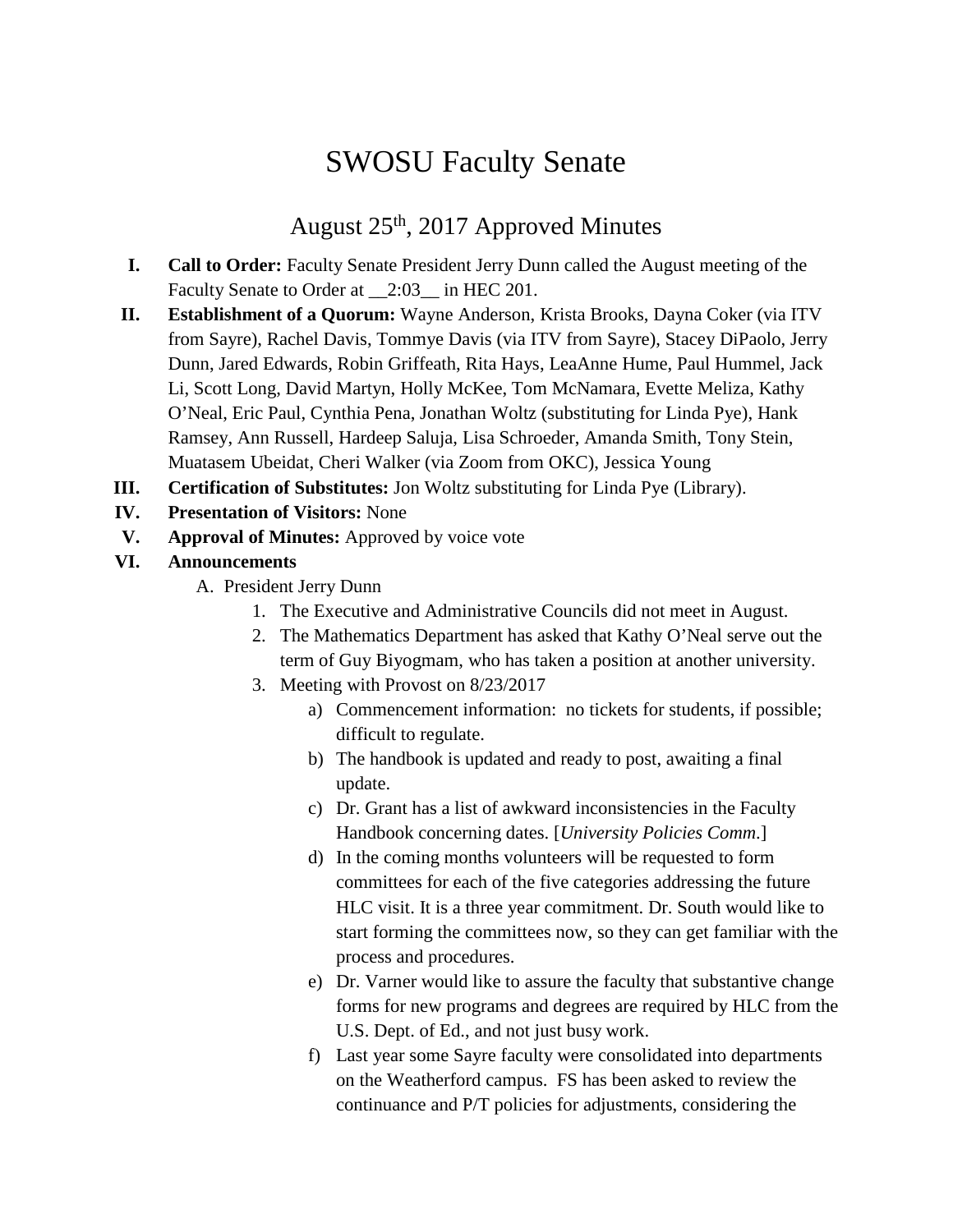Weatherford faculty may be unfamiliar with the teaching, activities, work, etc. of the Sayre faculty. A suggestion was for the Weatherford department head to include input from the Dean of CAAP - Sayre when forming a recommendation. [*Personnel Policies Comm.*]

- 4. New Faculty Reception Monday, September  $18<sup>th</sup>$  from  $2:30 4:30$  in the Bulldog Beanery.
- B. Secretary/Treasurer Krista Brooks
	- 1. Roll Sheet—please sign
	- 2. Treasurer's Report Faculty dues down from last year. Please let faculty in your department know that they can send their dues to either Krista Brooks or Jerry Dunn.
		- a) Banc First
			- (1) July Balance: \$1,557.68
			- (2) Withdrawal (Service plaques): -\$590.00
			- (3) Deposit (Faculty dues): +\$865.00
			- (4) Current Balance: \$1,832.68
		- b) University Account
			- (1) July Balance: \$105.01
			- (2) Current Balance: \$105.01
- C. President-Elect Amanda Smith: Nothing to report
- D. Past President Tom McNamara: Nothing to report
- E. Student Government Representative: Not present
- **VII. Reports from Standing and Ad Hoc Committees:** None
- **VIII. Unfinished Business:** None

## **IX. New Business:**

- A. Commencement Options Straw Poll (Appendix A) Senators will need to fill out the poll as representatives from their department. Please feel free to leave the anonymous poll on the back table, or email to Jerry after visiting with your departments. Polls are due by September 1<sup>st</sup>.
- B. Point of Discussion Senators are requesting that a link to the library be placed on the top banner of the SWOSU homepage for easier access. This subject was brought up during the August meeting with the Provost. The faculty senate president will bring this up again at the September meeting with the Provost.

#### **X. Adjournment:** 2:18 PM

## **XI. Next Meeting Friday, September 29th at 2:00 pm**

Respectfully submitted,

Jerry Dunn, Faculty Senate President Krista Brooks, Faculty Senate Secretary